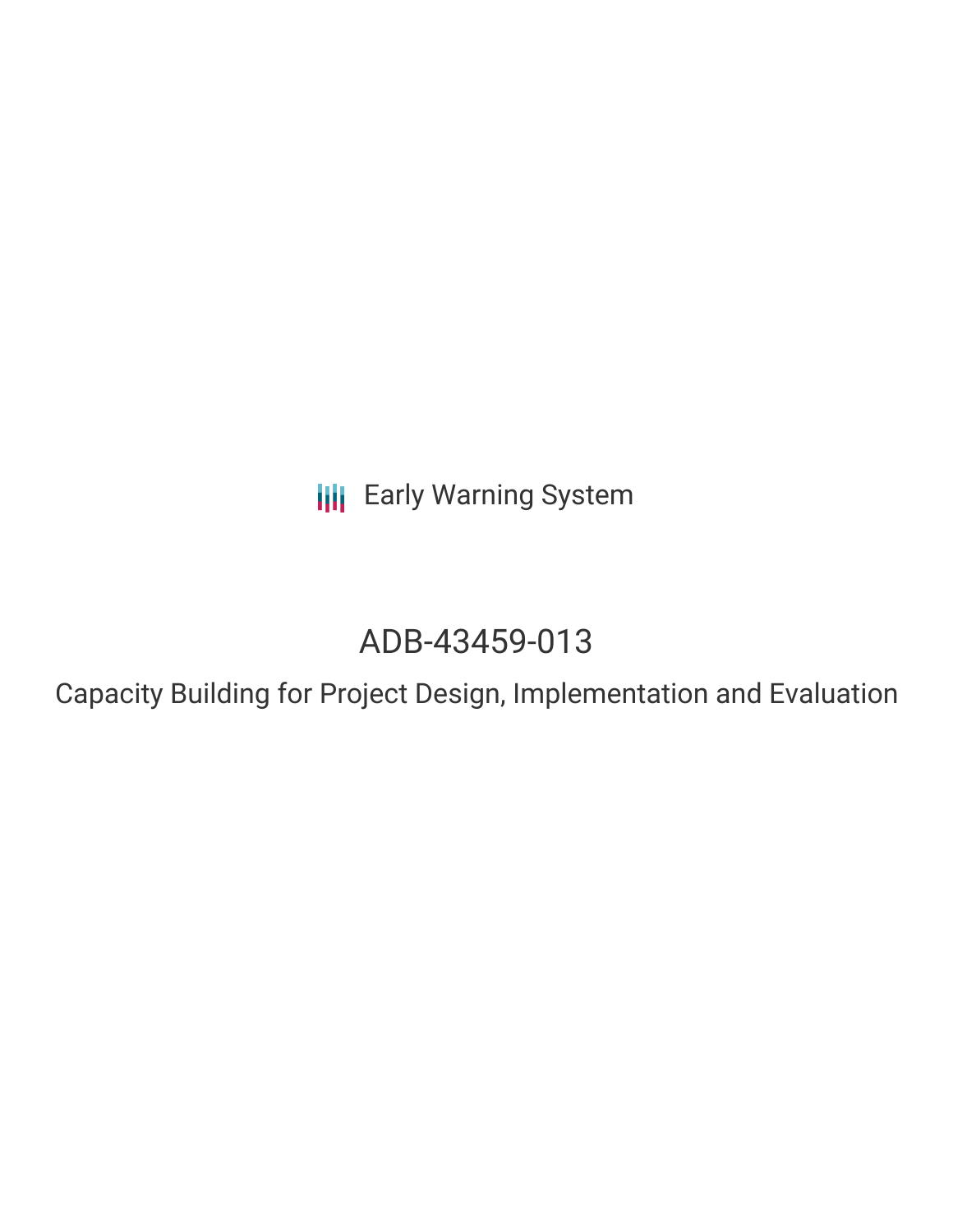

#### **Quick Facts**

Ш

| <b>Countries</b>                             | India                                                                                                                                                      |
|----------------------------------------------|------------------------------------------------------------------------------------------------------------------------------------------------------------|
| <b>Financial Institutions</b>                | Asian Development Bank (ADB)                                                                                                                               |
| <b>Status</b>                                | Approved                                                                                                                                                   |
| <b>Bank Risk Rating</b>                      | U                                                                                                                                                          |
| <b>Voting Date</b>                           | 2018-11-06                                                                                                                                                 |
| <b>Borrower</b>                              | Government of India                                                                                                                                        |
| <b>Sectors</b>                               | Agriculture and Forestry, Climate and Environment, Education and Health, Energy, Finance, Technical Cooperation, Transport,<br><b>Water and Sanitation</b> |
| Investment Type(s)                           | <b>Advisory Services, Grant</b>                                                                                                                            |
| <b>Investment Amount (USD)S 2.50 million</b> |                                                                                                                                                            |

**Investment Amount (USD)**\$ 2.50 million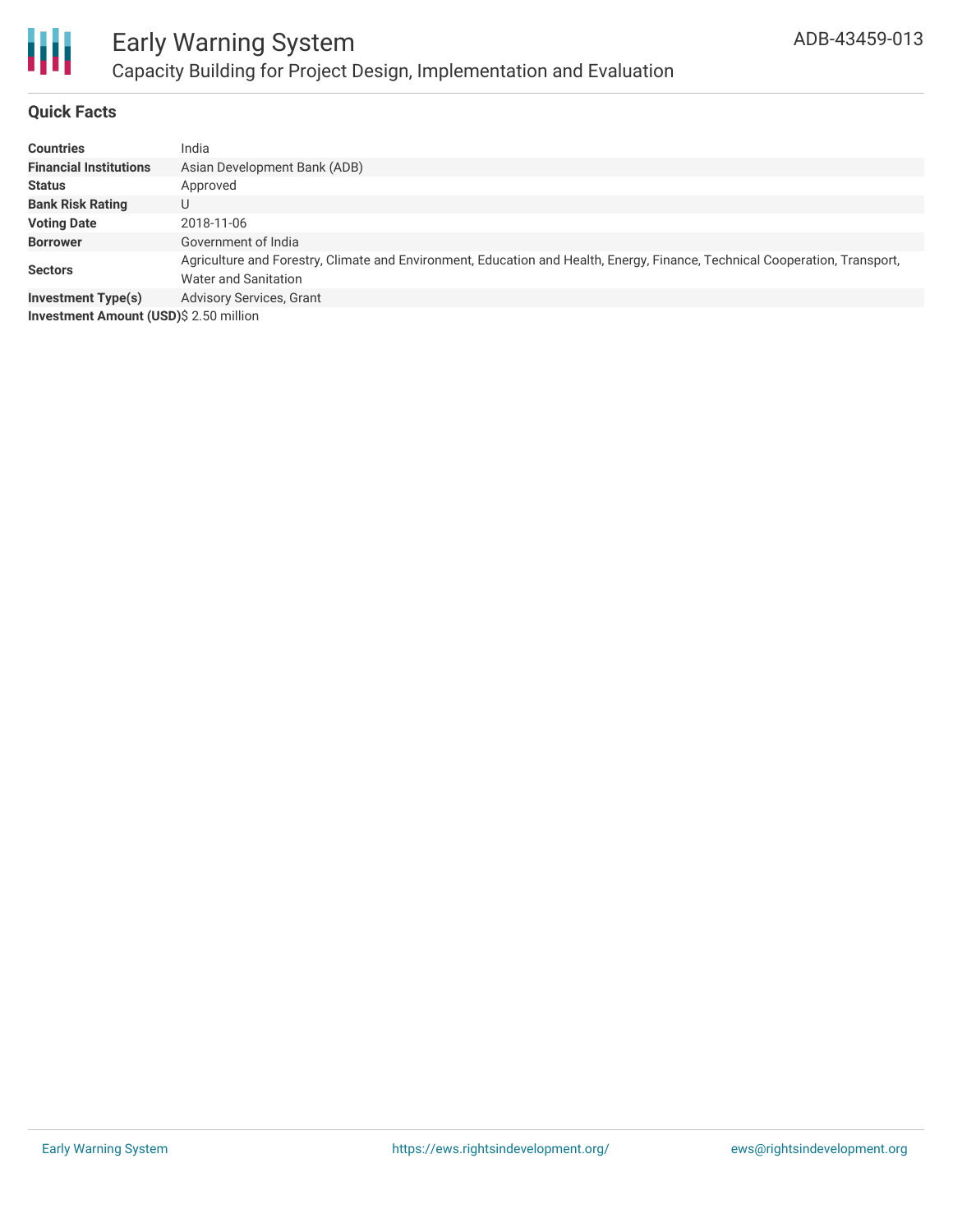

#### **Project Description**

According to the bank website, "the transaction technical assistance facility (TRTA) will support Capacity Development Resource Center (CDRC) at India Resident Mission (INRM) for conducting demand driven capacity development programs in ADB procedures, project implementation and thematic topics, conduct Tripartite Portfolio Review Meetings (TPRMs) to improve portfolio performance. The TA has been included in INRM's Country Operations Business Plan 2018-20 (document number IN.399-17)."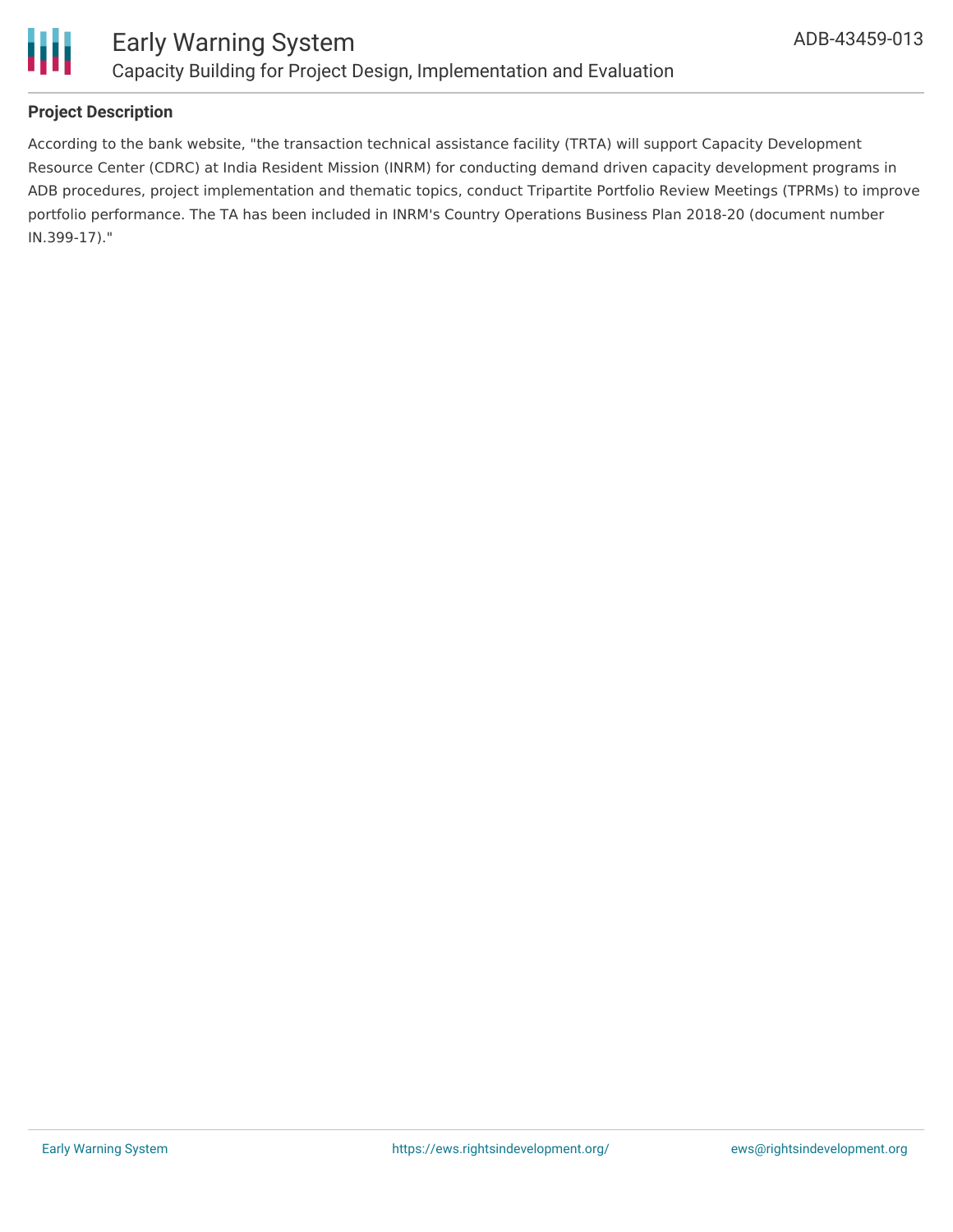

### Early Warning System Capacity Building for Project Design, Implementation and Evaluation

#### **Investment Description**

Asian Development Bank (ADB)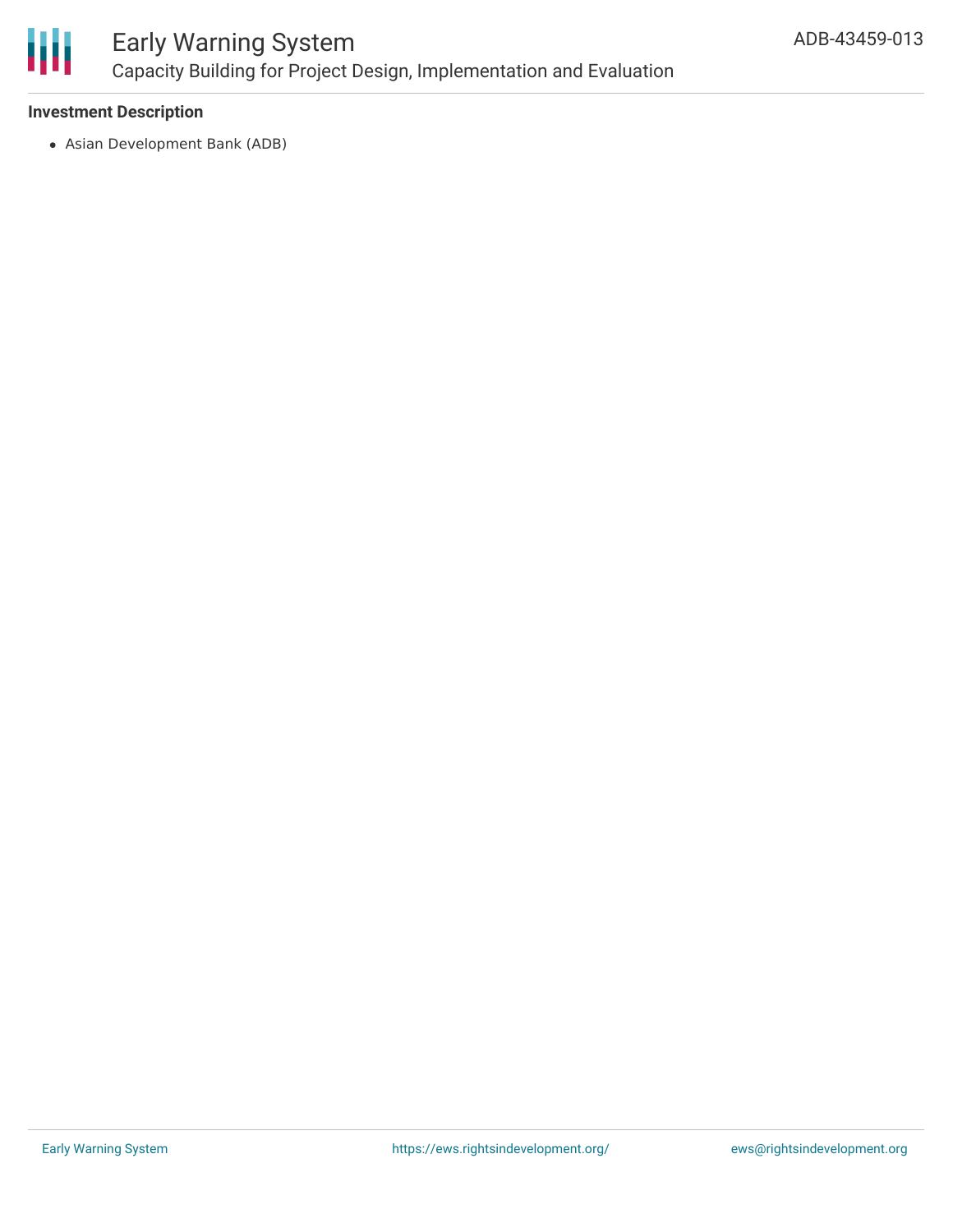

#### **Contact Information**

**Responsible ADB Officer** Annamraju, Vikram Harsha **Responsible ADB Department** South Asia Department **Responsible ADB Division** India Resident Mission **Executing Agencies** Department of Economic Affairs Ministry of Finance Room No. 40-B North Block New Delhi-110001, India

#### **ACCOUNTABILITY MECHANISM OF ADB**

The Accountability Mechanism is an independent complaint mechanism and fact-finding body for people who believe they are likely to be, or have been, adversely affected by an Asian Development Bank-financed project. If you submit a complaint to the Accountability Mechanism, they may investigate to assess whether the Asian Development Bank is following its own policies and procedures for preventing harm to people or the environment. You can learn more about the Accountability Mechanism and how to file a complaint at: http://www.adb.org/site/accountability-mechanism/main